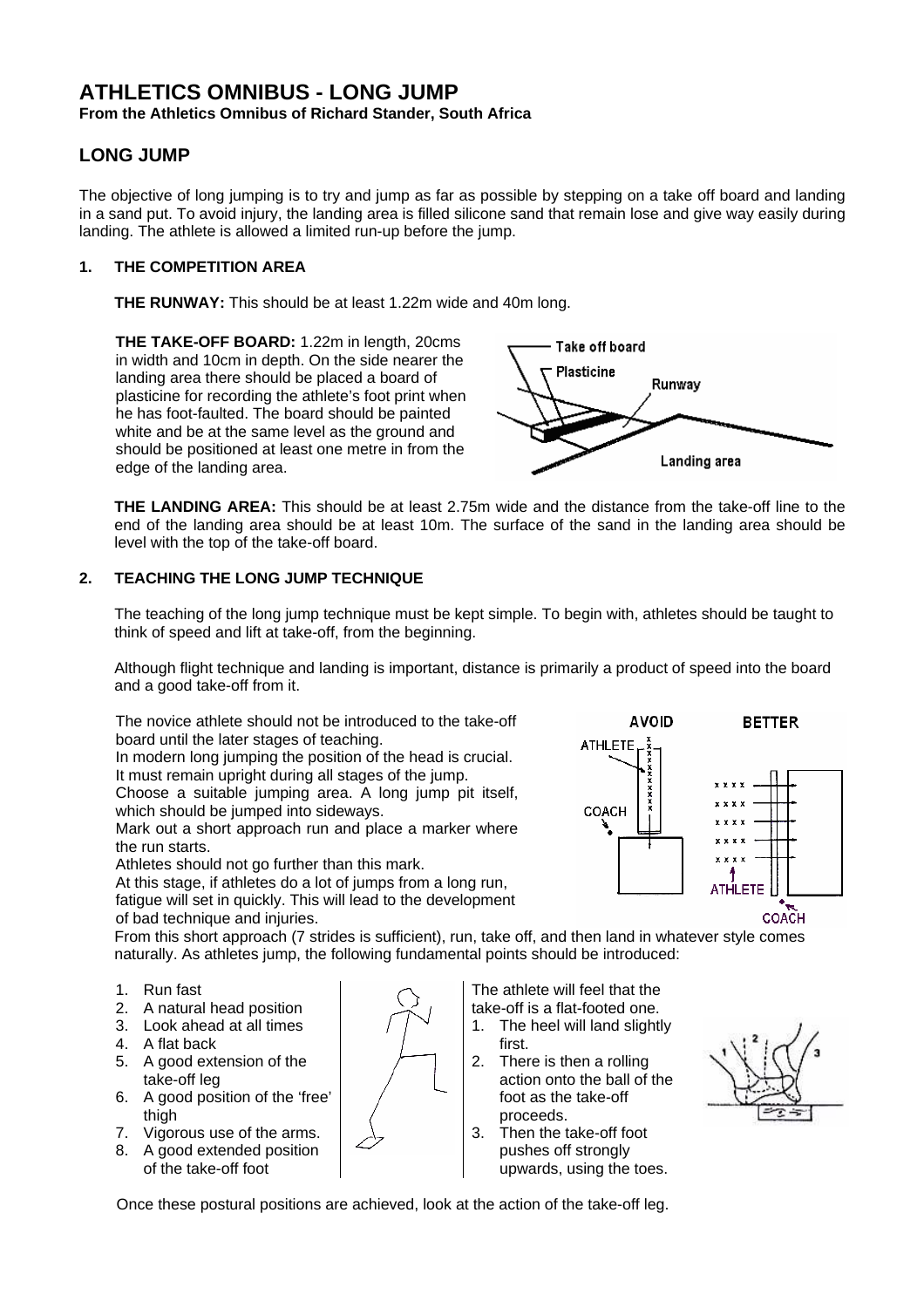This should be a "fast foot" action, which is first pawing and then driving as the athlete extends the takeoff leg. Do not allow the athlete to "stab" the ground with the take-off leg.

**NO** 

**YES** 

ΜΙΟ-ΕΙΝΕ

Care should be taken in the way in which the foot is placed on the board.

- 1. The foot should be placed on the mid line of the body at the take-off.
- 2. The foot must point forward in the direction of the jump.
- 3. Once the take-off has taken place the action in the air should be natural and most athletes will do the "sail" style.

On landing, the aim is to reach out with the heels as far as possible to produce a good "leg shoot".



# 2.1. **THE LONG JUMPER SHOULD AVOID**

- Shortening or lengthening the last stride before take-off.
- Taking off from the heel and with insufficient speed.
- Inclining the trunk too far forward or back.
- Imbalance in the flight phase.
- A premature leg shoot.
- Insufficient lift of the legs in the landing.
- One foot dropping below the other on landing.

# 2.2. **THE LONG JUMPER SHOULD AIM TO**

- Maintain speed right up to the take-off.
- Achieve a rapid and a dynamic drive up from the board.
- Modify the running position slightly, aiming at a more upright position.
- Use a good compensatory action of the arms.
- Achieve a good range of movement.
- Become stronger and so apply more force in the final action.
- Practise landing drills.
- Master the correct action of the arms and extension and flexion of the legs.

#### **3. IMPROVING THE LONG JUMP TECHNIQUE.**

### 3.1. **THE SAIL TECHNIQUE (Also called the stride or bundle technique).**

The sail technique should be encouraged among younger athletes because it:

- encourages a good take-off
- encourages an upright trunk
- encourages the striding position of free leg
- encourages the bent pull through of take-off leg
- encourages both legs to be held up together for a good landing position
- it is a good basic technical precursor to the hang or the hitch kick technique.

The long jump technique is divided up into 4 phases:

- 1. approach,
- 2. take-off,
- 3. flight and
- 4. landing.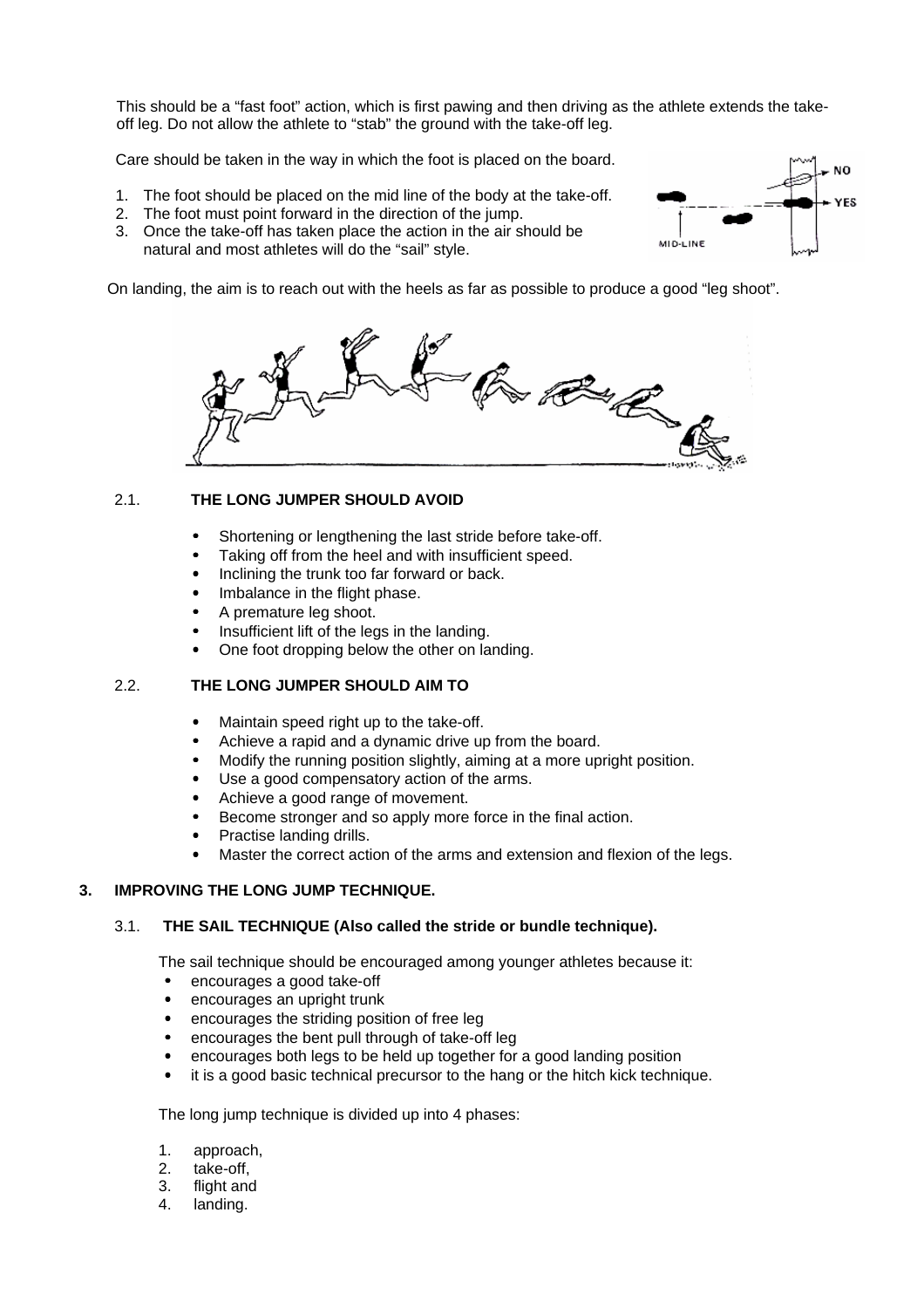

The most critical phases are on the ground; the approach, which contains acceleration to an optimum controllable speed, and the take-off, which consists of the final stride to leaving the ground. These two phases largely determine the performance of the last two phases; what happens in the air, flight, and the landing.

# **2.1. THE APPROACH**

Depending on the level of performance, approach varies between:

- 1. primary school jumpers: 11-15 strides
- 2. high school jumpers: 15-19 strides
- 3. senior athletes: 19-23 strides (35-45 m)
- The approach run for woman is generally 3-4 m shorter than the men's due to a lack of muscular strength are.

In order to attain maximum horizontal velocity, it is wise to develop a rhythm on the approach run which contains a speed pattern designed to achieve maximum horizontal velocity at the right time and place in the approach run, as shown below.

The run-up is smoothly and progressively accelerated and, during the last few strides, there is a slight lowering of the hips in preparation for the take-off as seen below. The long jumper prepares for take-off by sinking the hips and then raising the hips into the take-off phase.

The hips should not sink artificially. In fact, the athlete should concentrate on high hips through this phase.

The sinking usually results in the next to last stride being longer than normal and the final stride being up to 25 cm shorter than a normal running stride.

The hips sink and stride adjustment all happens in response to the athlete's postural adjustments in preparation for the take-off.



Accurate measurement of the approach and good judgement during the last few strides is essential

# **2.2. HOW TO MEASURE THE APPROACH**

If an athlete uses 19 strides in the approach run, the take-off foot strikes the ground 10 times before take-off.

The athlete stands on the take-off board and start running away from the landing area while counting the steps each time the take-off foot touches the ground.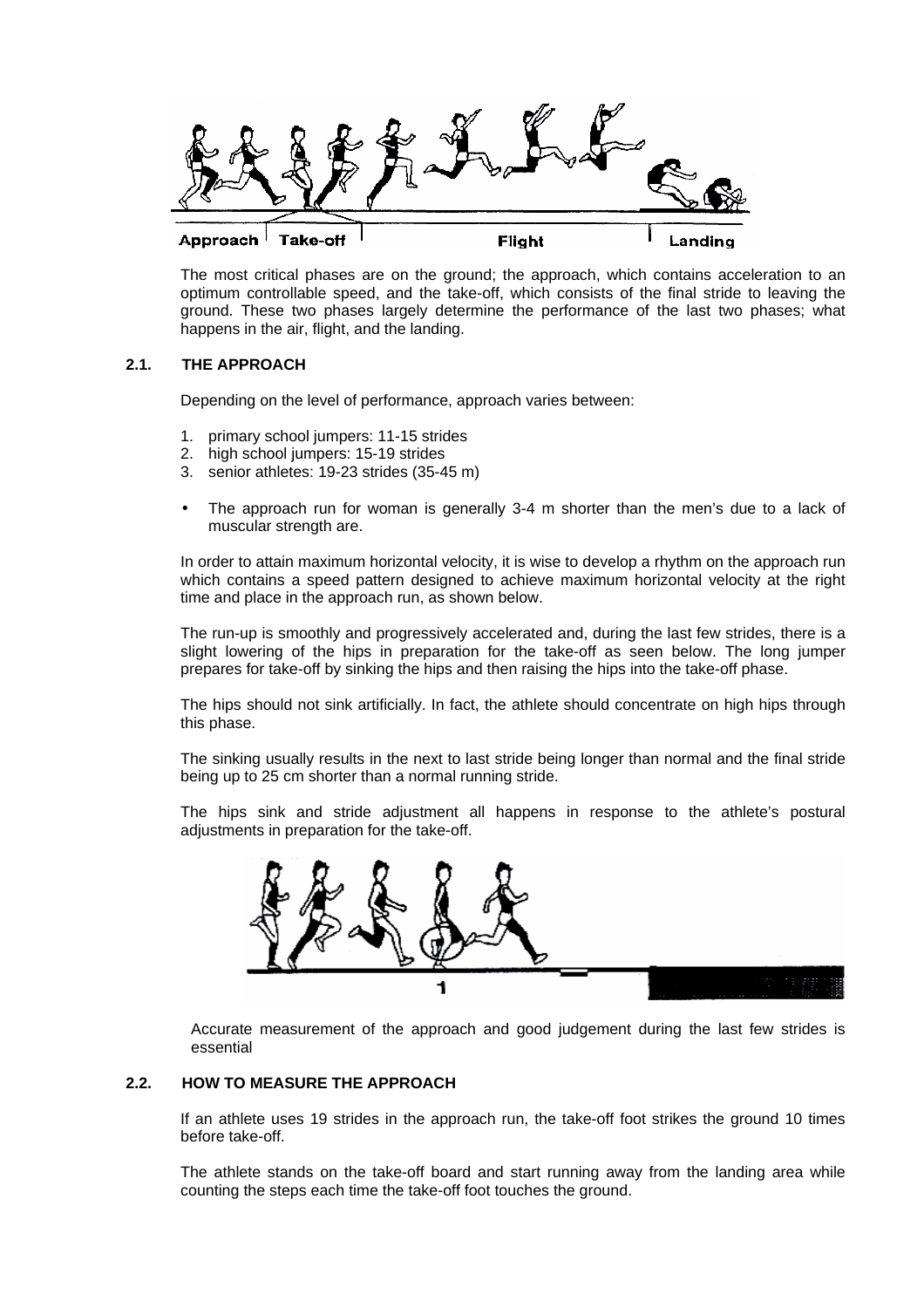On the count of 10, for a 19-stride approach, he will take off.



The coach will pinpoint the tenth touchdown and measure the distance from the take-off board.

This is done 6 times and the farthest marker is used to measure the distance to the take-off board during competition. This distance will be used as the initial run-up distance.

The run-up distance will lengthen if the wind is blowing from behind, and shortened when blowing from the front. The various track surfaces will also cause the run-up to vary.

# **2.3. THE TAKE-OFF**

When the take-off foot is placed on the board, it is well ahead of the centre of gravity, which allows time for maximum vertical velocity to be imparted to the centre of gravity. This vertical impulse is further assisted by the quick upward acceleration of the "free" limbs, the arms and the non take-off leg, against the braced take-off leg. The final impulse is imparted by the vigorous straightening of the take-off leg itself.



# **NOTE:**

- 1. Maximum extension through hip, knee, ankle, and toe.
- 2. Free thigh at least parallel to the ground.
- 3. Co-ordinate with the opposite arm.
- 4. Chest and back straight, eyes looking ahead.
- 5. Head not thrown back.
- 6. Maintain speed throughout take-off.
- 7. Foot must point forward on touchdown.
- 8. Once these postural positions are achieved, look at the action of the take-off leg. This should be a "fast foot" action, which is first pawing and then driving as the athlete extends the take-off leg. Do not allow the athlete to "stab" the ground with the take-off leg.

# **2.4. HOW TO DETERMINE THE STRONGEST TAKE-OFF LEG.**

Ask the athlete to kick a ball. If he kicks the ball with the left foot, while the right foot supports the body on the ground, the right foot usually will be the take-off leg.

# **2.5. THE FLIGHT**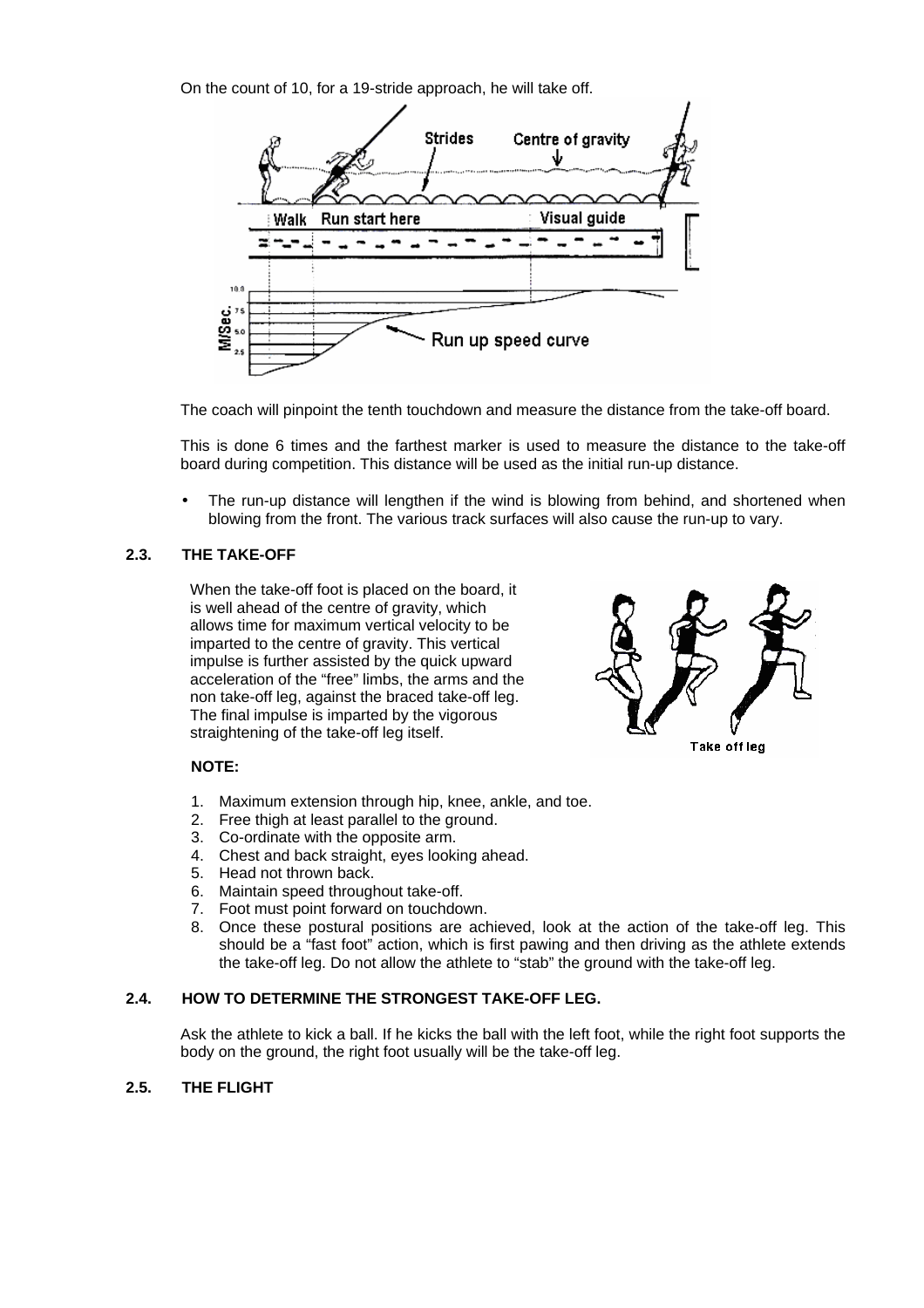- On take-off, raise the free leg to a horizontal position.
- After take-off, the free leg must trail behind for most of the flight.
- After take-off both arms must be brought above shoulder height.



- Keep the trunk in an upright position during flight. This will allow more space for the legs to be lifted during the landing phase.
- Maintain hips/back/head alignment.
- The take-off leg must be bending when brought forward in the latter part of the flight, in preparation for the landing. The bend leg will reduce forward trunk rotation.
- Keep the thigh of the free leg in a horizontal position. Extend the swinging leg forward and upwards to land. This will reduce backward rotation when the trailing leg is brought forward.

# **2.6. THE LANDING**

- During preparation for the landing, the jumper is trying to get the heels as far away from the scratch line as possible.
- This technique demands that the athlete reach a position where he would normally fall back into the sand in a normal landing.
- The body remains upright, with the head looking forward.
- The arms are forced down and backward to assist the legs in the upward motion.
- With weaker athletes and female athletes the upper body will tend to lean forward during this phase.
- They should bring the upper body upright again before landing by pushing the arms horizontally forward, not upwards, to avoid the legs from dropping again, and to reduce forward rotation.



The arms must remain in this forward position until the landing is completed to avoid backward rotation.

# **2.7. OTHER TECHNIQUES**

Up to now, the sail technique was discussed. It is the simplest form of jump and commonly used, untaught by beginners. The stride technique is only a modified type of sail jump used by the East Europeans. In this style, the take-off position is maintained longer than in the sail technique.

Because of the similarity, both styles are called the sail jump. More sophisticated long jump techniques are been used by some athletes to try and counteract the forward and backward rotation, but the success of these techniques is questionable.

The most recent batch of record holders and winners in important championships have used very simple styles of long jumping and have been very agile in the landing phases of the long jump.

The most commonly used long jump variations are:

# **2.7.1. THE HANG**

The main differences are:

- 1. No separate leg action.
- 2. The thigh of the free leg is quickly raised to the horizontal position and then lowered during flight.
- 3. The take-off leg trail behind during most of the flight.
- 4. The arms are lifted at the same time upwards.
- 5. The whole body is extended and slightly arched.

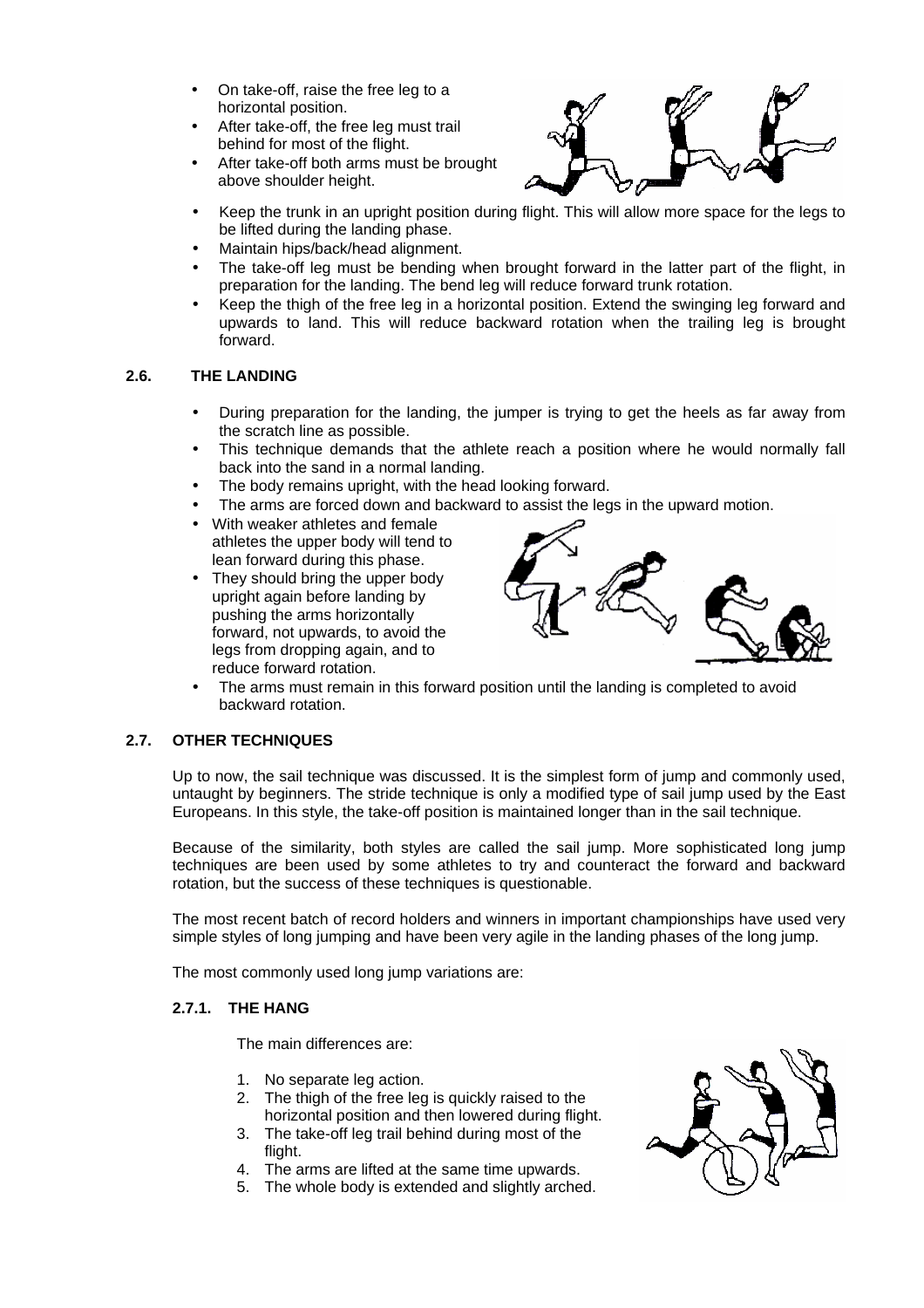# **2.7.2. THE HITCH-KICK**

The main differences are:

- 1. Separate leg action.
- 2. The free leg is straightened and drawn down and to the rear after take-off.
- 3. At the same time, the take-off leg is drawn forward and upwards.
- 4. The athlete appears to be running in mid air.

# **2.8. LONG JUMP EXERCISES FOR THE SAIL TECHNIQUE**

The technique exercises for the sail jump is easy to learn for the young athlete. The following drills can be done to develop long jump skills:

### **BOUNDING/TAKE-OFF**

To reinforce the complete take-off movement jump 3 times on the take-off leg, land on the opposite leg, take one step and take off.

### **SAIL**

To acquire a good range of movement at take-off and maximum extension of the jumping leg, take a 5-9 strides approach take-off with a good combined leg action and hold the position to the landing.

#### **HURDLE/BALL**

To maintain the head/trunk/hip alignment during flight and to punch the arm on the take-off side upwards, take a 5-9 strides approach take-off over a low hurdle while hitting the ball above.

# **FLOATING**

To maintain balance in flight and to acquire a good leg shoot prior to landing take a 5-9 strides approach take-off, holds the free leg in its take-off position - then draws up the take-off leg, extending both legs forward prior to landing on a mattress.

# **EXTEND**

To acquire a good leg shoot prior to landing take a 5-9 strides approach take-off, hit a ball in flight and extend both legs to clear a sand 'wall' in the sand pit.





# **4. TRAINING**

During the period of training, the conditioning philosophy will be as follows: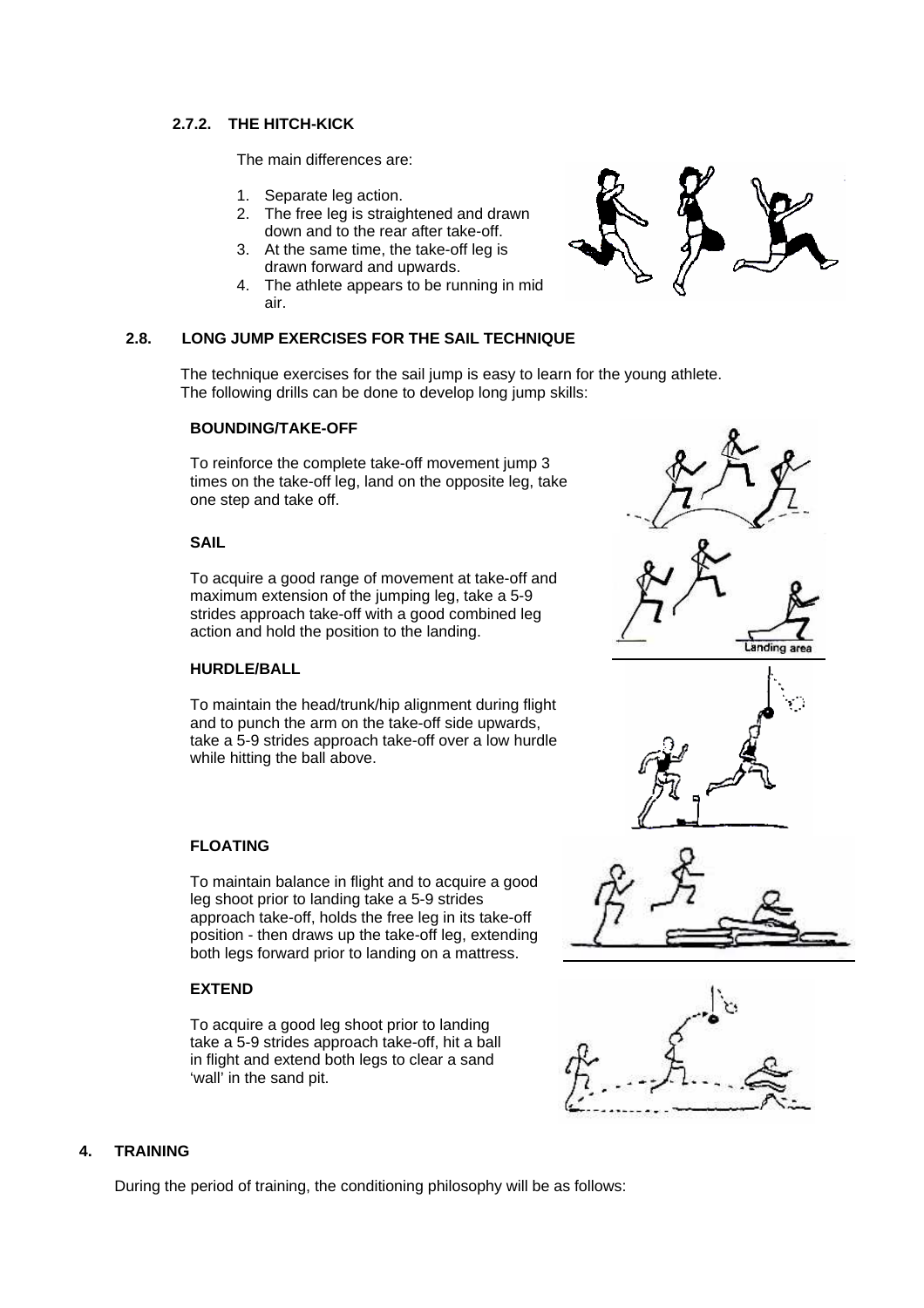- Use an over distance approach.
- First quantity, then quality.
- Build a foundation of endurance and then develop speed gradually. This will prevent injury.
- For the first month of training you will do no speed work and you will not time anything.
- You will develop speed by doing a great deal of short, fast work and by improving your sprinting form.
- The test distance for endurance will be 300m, and test distance for speed will be 30-50 m. A jumper will only be successful when both tests are done well.
- As the season progresses, you will do less work but faster work.
- Workouts will generally be a hard day followed by an easy day, with a lightening up of work two days before competition or time trail.
- Your schedule is flexible. You may change the daily routine because of weather, body condition, or emotional outlook.
- You should completely recover from one workout to the next. If you are not completely recovered, do less work, or rest.
- You should never train when you are ill nor have an injury.
- If your training schedule is limited, you may telescope this schedule into two-week periods instead of month periods.
- Your workouts must be fun or rewarding, preferably both.

### **5. TRAINING SESSIONS**

- 5.1. All training sessions should always start of with warm-up session and stretching exercises.
- 5.2. After all training sessions a cool down and stretching session should follow.
- 5.3. Refer to the chapter on mobility for event specific warm –up and stretching exercises.

### **6. TYPES OF TRAINING**

### 6.1. **MUSCLE ENDURANCE TRAINING**

### **INTERVAL RUNS** E.G.:

- 12 x 150 m @ 75% rest 1 minute between reps.
- 8 x 200 m @ 75% rest 1 minute between reps.
- 6 x 300 m @ 75 % rest 2 minutes between reps.

#### **BREAK DOWN INTERVAL RUNS** E.G.:

• (400 m, 300 m, 200 m, 150 m, 100 m) @ 75% - jog back

#### **BUILD UP INTERVAL RUNS** E.G.:

 $\bullet$  (150 m, 200 m, 300 m, 400 m) @ 75% - jog back.

#### **PYRAMID INTERVAL RUNS** E.G.:

• (150 m, 200 m, 300 m, 200 m, 150 m) @ 75% - jog back

# 6.2. **SPEED ENDURANCE TRAINING**

### **NORMAL TEMPO RUNS** E.G.:

- 6 x 110 m @ 90% rest 1 minute between reps.
- 4 x 150 m @ 90% rest 2 minutes between reps.
- $\bullet$  3 x 300 m  $\omega$  90% rest 3 minutes between reps.

#### **BREAK DOWN TEMPO RUNS** E.G.:

• (300 m, 200 m, 150 m, 100 m, 50 m) @ 90% - walk back.

#### **BUILD UP TEMPO RUNS** E.G.:

• (50 m, 100 m, 200 m, 300 m) @ 90% - walk back.

#### **PYRAMID TEMPO RUNS** E.G.:

• (50 m, 100 m, 150 m, 100 m, 50 m) @ 90% - walk back

#### **COMBINATION TEMPO RUNS** e.g. for a 60 sec. 400 m sprinter:

• 300 m in 45 sec., rest 30 sec. and sprint 100 m.

#### **HOLLOW SPRINTS** E.G.: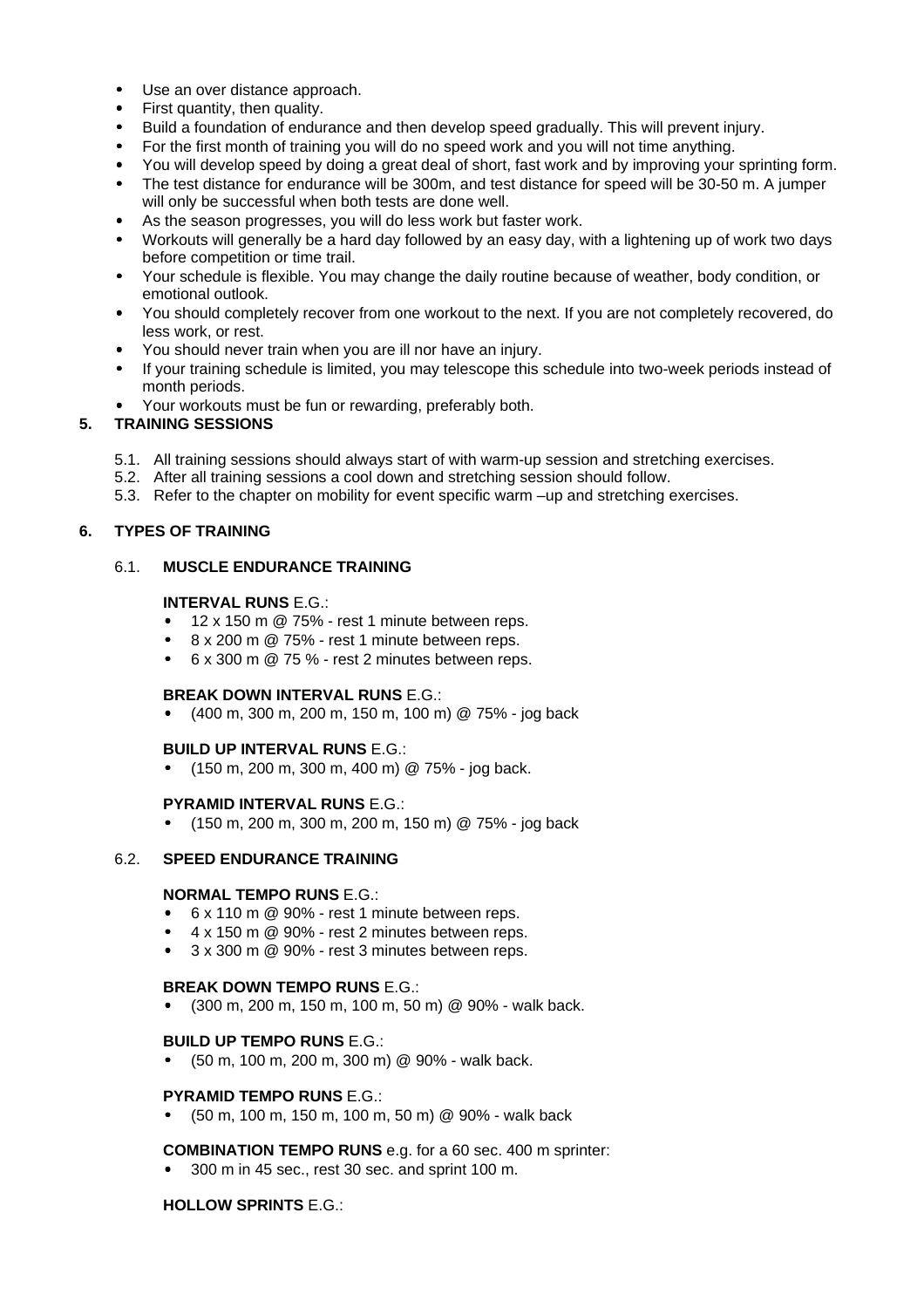• 40 m sprint, 30 m cruise, 30 m sprint, and walk back.

# **STEP DOWN 200'S**

• Each successive 200 m is one second faster. Walk or jog between. When you can do 25-24- 23, you can run a 47 sec. 400 m.

### **10 X 110M SPRINT @ 90% EFFORT**.

• Concentrate on correct form the last 30 m.

### **SPEED ENDURANCE TIME TRAILS**

- 300 m sprint take time
- 100 m sprint take only time of last 30m

#### 6.3. **SPEED TRAINING**

#### **50 M DOWN HILL SPRINTING** X 5

• The slope must not be more than 6<sup>o</sup>.

#### **FLYING 30'S**

- The athlete takes a flying start, and the time is taken between two beacons when the athlete is full speed.
- 30 m acceleration 30 m sprint x 5

### **SPEED TIME TRAILS**

- 50 m sprint take time
- bend sprint over 70 m take time
- 30 m sprint from start.

### **RUNNING DOWN HILL** - slope 6º - 5 x 50 m

#### **ELASTIC BAND** - exercise 5 x 10 m

#### **MOTOR CYCLE PULL** - 5 x 30 m with 30 m acceleration

# **TECHNIQUE DRILLS AT CONTROLLABLE SPEED**

- 5x 50 m high knee action walk back
- 5x 50 m reach exercise walk back
- 5x 50 m run high on toes walk back
- 5x 50 m arm reach exercise walk back
- 5x 50 m bounding walk back
- 5x 50 m bounce walk back
- 5x 50 m forward lean exercise walk back
- 5x 30 sec. run tall exercise rest 30 sec. walk back
- 5x 50 m relaxation exercise walk back
- 5x 50 m flick up heels exercise walk back

#### 6.4. **CO-ORDINATION DRILLS**

PIPE DRILLS

• Place 20 pieces of hose pipe 500 mm apart and run over the pipes as fast as you can, without toughing.

5X 50 M HEIDI HOPS

- Run with a double step in each stride.
- 5X 50 M STRAIGHT LEG DRILLS
- Lift straight leg hip high, and down, followed by the other leg. Keep upper body upright.
- 5X 50 M LONG/SHORT LEG DRILLS
- Lift bend leg hip high, and down. Tough the ground. Then lift the same leg up straight, hip high. Repeat with the other leg. Keep upper body upright.

5X 50 M FRONT/SIDE DRILLS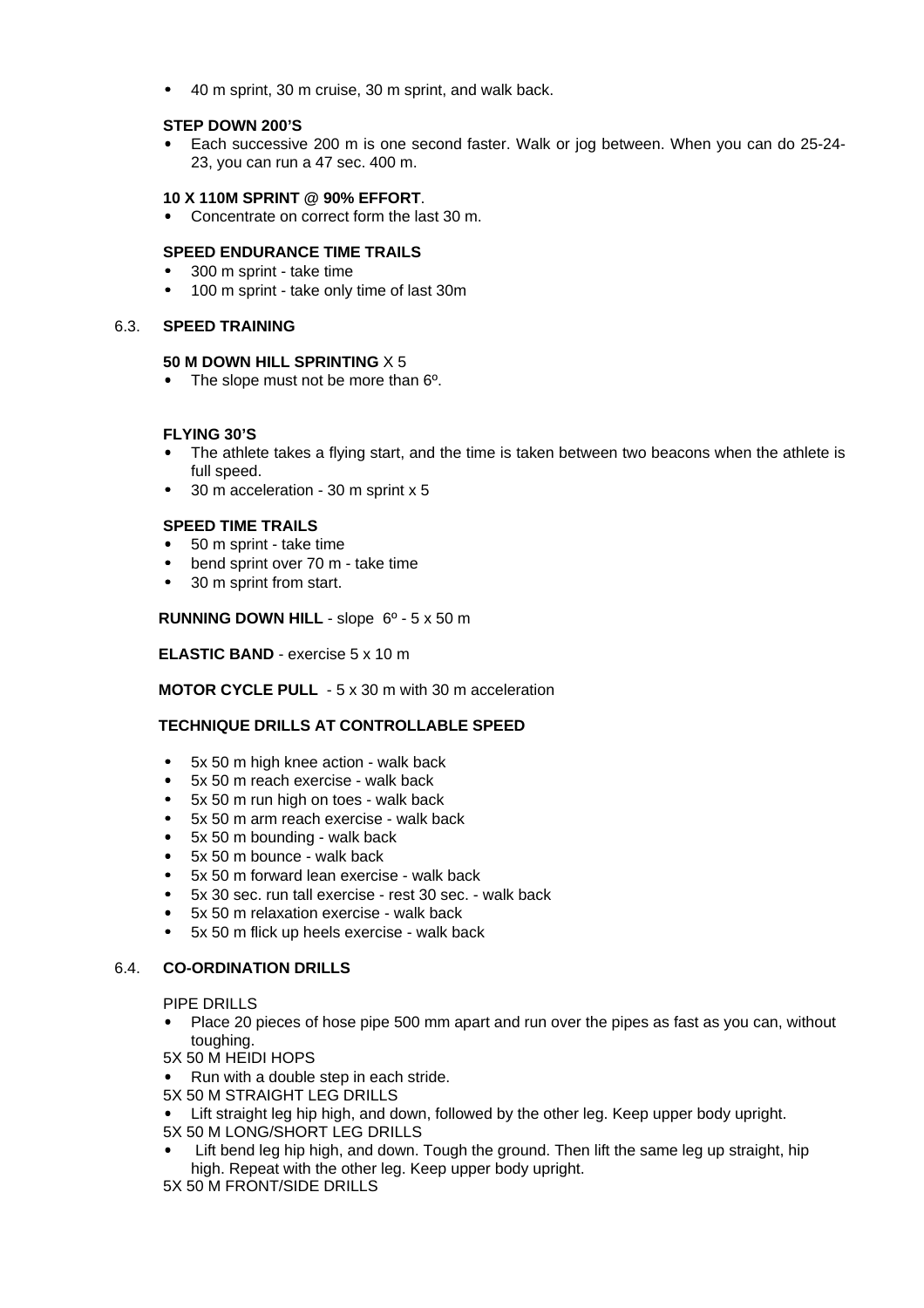• Lift straight leg hip high, and down toughing the ground and immediately kick sideways. Repeat with the other leg. Keep upper body upright.

# **7. TRAINING PROGRAMMES**

Muscle endurance, speed endurance, rhythm drills and pure speed training forms a vital part of the jumper's training program and is covered in detail in the manual for sprinting.

The exercises above, together with the jump technique exercises and strength training are combined in a long term training program that would look more or less as follows:

| <b>LONG JUMP LONG TERM PLAN</b> | <b>PHASE</b> |                     |                    |     |                    |     |  |  |  |  |  |  |  |  |
|---------------------------------|--------------|---------------------|--------------------|-----|--------------------|-----|--|--|--|--|--|--|--|--|
| <b>SEPTEMBER TO APRIL</b>       |              | <b>CONDITIONING</b> | <b>PREPARATION</b> |     | <b>COMPETITION</b> |     |  |  |  |  |  |  |  |  |
| <b>TRAINING METHODS</b>         |              |                     |                    | 2   |                    |     |  |  |  |  |  |  |  |  |
| MUSCLE ENDURANCE (STAMINA)      | 30%          | 25%                 | 20%                | 15% | 10%                | 5%  |  |  |  |  |  |  |  |  |
| <b>SPEED ENDURANCE</b>          | 5%           | 10%                 | 15%                | 20% | 15%                | 15% |  |  |  |  |  |  |  |  |
| <b>STRENGTH</b>                 | 5%           | 10%                 | 15%                | 20% | 20%                | 20% |  |  |  |  |  |  |  |  |
| <b>SPEED</b>                    | 5%           | 10%                 | 15%                | 20% | 20%                | 25% |  |  |  |  |  |  |  |  |
| TECHNIQUE + RHYTHM              | 50%          | 40%                 | 30%                | 20% | 20%                | 15% |  |  |  |  |  |  |  |  |
| <b>ACTIVE REST</b>              | 5%           | 5%                  | 5%                 | 5%  | 15%                | 20% |  |  |  |  |  |  |  |  |

# **8. A TRAINING PROGRAMME FOR THE JUMPER**

- If your training schedule is limited, you may telescope this one month cycles into two week cycles.
- Phase 1 of each sub-section of the program is used as a conditioning period for the new exercises.
- During phase 2 the intensity of the training is gradually increased.
- Two examples of a 14-day training program in all the jump disciplines are given. One in the preseason and one in the peak season.

| <b>CONDITIONING PHASE</b> |                                      |   |   |   |    |      |      | <b>MONTH: SEPTEMBER</b> |    |   |   |              |      |      |      |
|---------------------------|--------------------------------------|---|---|---|----|------|------|-------------------------|----|---|---|--------------|------|------|------|
| <b>CONDITIONING</b>       | <b>EXERCISE</b>                      | M | т | W | T. | E    | S.   | S                       | мı | Τ | W | $\mathsf{T}$ | F    | S    | S    |
| M. ENDURANCE              | 5x 100 m / 75%/ rest 1 min           | # |   | # |    |      |      |                         | #  |   | # |              |      |      |      |
|                           | 4x 150 m / 75%/ rest 1½ min          |   | # |   | #  |      |      |                         |    | # |   | #            |      |      |      |
|                           | 3x 200 m / 75%/ rest 3 min           |   |   |   |    |      |      |                         |    |   |   |              |      |      |      |
| S. ENDURANCE              | 3x 100m step-down / 1 min. rest      |   |   |   |    |      |      |                         |    |   |   |              |      |      |      |
|                           | 100m/150m/200m/90% / rest 1 min.     |   |   |   |    |      |      |                         |    |   |   |              |      |      |      |
|                           | 5x 100m hollow sprints / 1 min. rest |   |   |   |    |      |      |                         |    |   |   |              |      |      |      |
| <b>SPEED 100%</b>         | 5x 50m / recover                     |   |   |   |    |      |      |                         |    |   |   |              |      |      |      |
|                           | 5x flying 30's / recover             |   |   |   |    |      |      |                         |    |   |   |              |      |      |      |
|                           | 5x 30m sprint from start / recover   |   |   |   |    |      |      |                         |    |   |   |              |      |      |      |
| <b>STRENGTH</b>           | 5x Hurdle bounding                   | # |   | # |    |      |      |                         | #  |   | # |              |      |      |      |
|                           | 5x box take-off                      | # |   | # |    |      |      |                         | #  |   | # |              |      |      |      |
|                           | 20x ankle reinforcing                |   | # |   | #  |      |      |                         |    | # |   | #            |      |      |      |
|                           | 20x wall bar                         |   | # |   | #  |      |      |                         |    | # |   | #            |      |      |      |
| <b>TECHNIQUE</b>          | 5x bounding / take-off               |   | # |   | #  |      |      |                         |    | # |   | #            |      |      |      |
|                           | 5x sail                              |   | # |   | #  |      |      |                         |    | # |   | #            |      |      |      |
|                           | 5x hurdle/ball                       |   | # |   | #  |      |      |                         |    | # |   | #            |      |      |      |
| <b>RHYTHM</b>             | 5x 50m straight leg drills           | # |   | # |    |      |      |                         | #  |   | # |              |      |      |      |
|                           | 5x 50m long / short leg drills       | # |   | # |    |      |      |                         | #  |   | # |              |      |      |      |
|                           | 5x 50m front / side drills           | # |   | # |    |      |      |                         | #  |   | # |              |      |      |      |
| <b>REST</b>               |                                      |   |   |   |    | $\#$ | $\#$ | $\#$                    |    |   |   |              | $\#$ | $\#$ | $\#$ |

| <b>COMPETITION PHASE</b> |                                         | <b>MONTH: FEBRUARY</b> |   |   |     |       |    |    |       |   |   |   |  |   |   |
|--------------------------|-----------------------------------------|------------------------|---|---|-----|-------|----|----|-------|---|---|---|--|---|---|
| <b>CONDITIONING</b>      | <b>EXERCISE</b>                         | м                      |   |   | W T | 1 E L | S. | S. | M I T |   | W |   |  | S | S |
| M. ENDURANCE             | 5x 100 m / 75%/ rest 1 min              |                        |   |   |     |       |    |    |       |   |   |   |  |   |   |
|                          | 4x 150 m / 75%/ rest $1\frac{1}{2}$ min |                        | # |   | #   |       |    |    |       | # |   | # |  |   |   |
|                          | 3x 200 m / 75%/ rest 3 min              |                        |   |   |     |       |    |    |       |   |   |   |  |   |   |
| S. ENDURANCE             | 3x 100m step-down / 1 min. rest         | #                      |   | # |     |       |    |    | #     |   | # |   |  |   |   |
|                          | 100m/150m/200m/90%/rest 1 min.          |                        |   |   |     |       |    |    |       |   |   |   |  |   |   |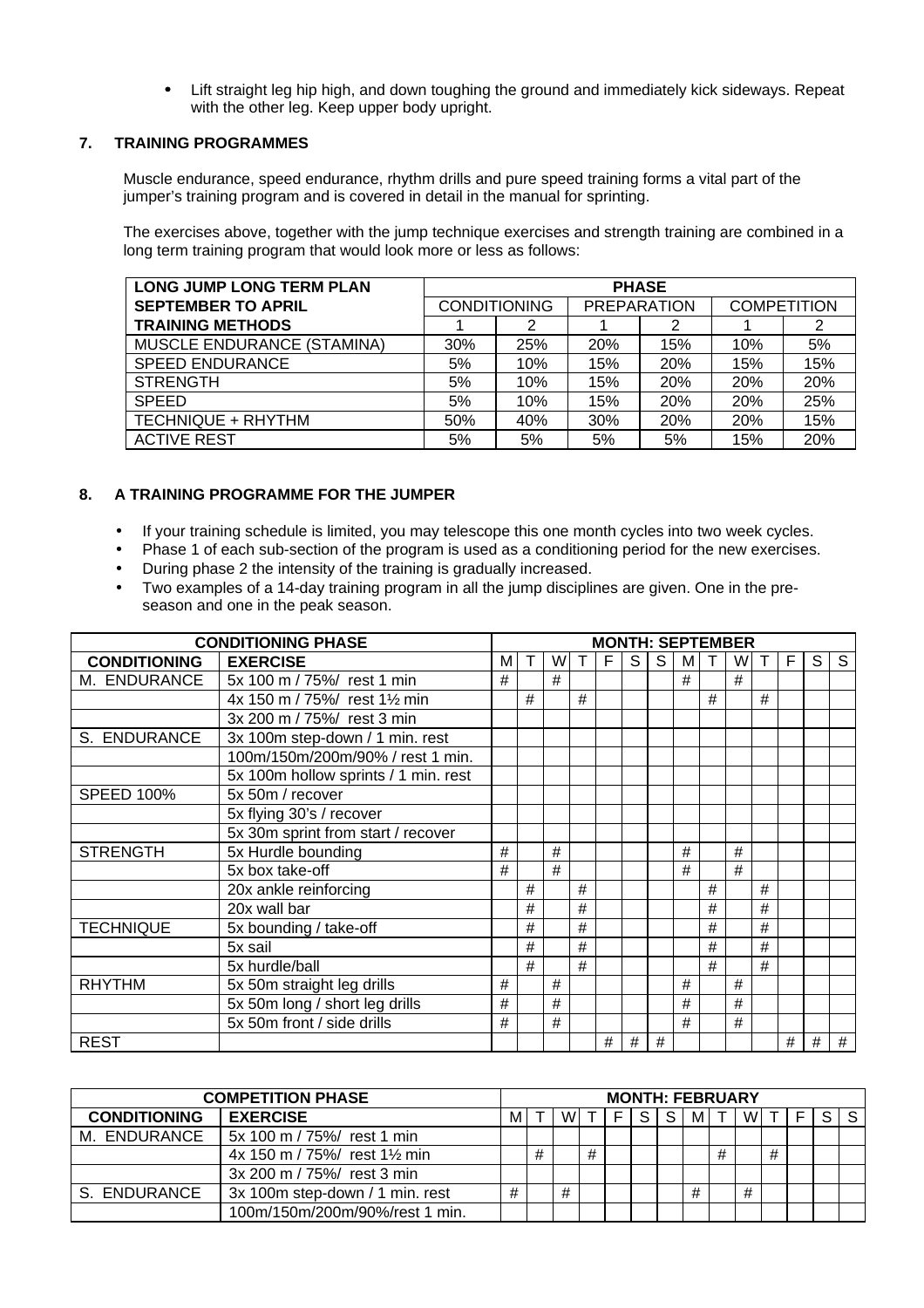|                    | 5x 100m hollow sprints / 1 min. rest |   |   |   |   |   |   |   |   |   |   |   |   |   |   |
|--------------------|--------------------------------------|---|---|---|---|---|---|---|---|---|---|---|---|---|---|
| <b>SPEED 100%</b>  | 5x 50m / recover                     | # |   |   |   |   |   |   | # |   |   |   |   |   |   |
|                    | 5x flying 30's / recover             |   |   | # |   |   |   |   |   |   | # |   |   |   |   |
|                    | 5x 30m sprint from start / recover   |   |   |   |   |   |   |   |   |   |   |   |   |   |   |
| <b>STRENGTH</b>    | 5x box bounding                      | # |   | # |   |   |   |   | # |   | # |   |   |   |   |
|                    | 15x ankle reinforcing                | # |   | # |   |   |   |   | # |   | # |   |   |   |   |
|                    | 15x wall bar                         |   | # |   |   |   |   |   |   | # |   |   |   |   |   |
|                    | 15x hamstring exercise               |   | # |   |   |   |   |   |   | # |   |   |   |   |   |
| <b>TECHNIQUE</b>   | 3x full run up                       |   |   |   | # |   |   |   |   |   |   | # |   |   |   |
|                    | 5x sail                              |   | # |   |   |   |   |   |   | # |   |   |   |   |   |
|                    | 5x floating                          |   | # |   |   |   |   |   |   | # |   |   |   |   |   |
|                    | 5x extend                            |   | # |   | # |   |   |   |   | # |   | # |   |   |   |
| <b>RHYTHM</b>      | 5x 50m straight leg drills           | # |   | # |   |   |   |   | # |   | # |   |   |   |   |
|                    | 5x 50m long / short leg drills       | # |   | # |   |   |   |   | # |   | # |   |   |   |   |
|                    | 5x 50m front / side drills           | # |   | # |   |   |   |   | # |   | # |   |   |   |   |
| <b>REST</b>        |                                      |   |   |   | # | # |   | # |   |   |   | # | # |   | # |
| <b>COMPETITION</b> |                                      |   |   |   |   |   | # |   |   |   |   |   |   | # |   |

### **9. RULES FOR LONG JUMP**

#### 9.1. **GENERAL**

- Where there is more than 8 competitors, each competitor may have three trails, and the 8 competitors with the best jumps may have three additional trials. Where there are 8 competitors or fewer, each competitor is allowed 6 trials.
- All jumps are measured perpendicular, from the nearest break in the landing area by part of the body or limbs, to the take-off line or its extension.
- Competitors are allowed 1½ minutes in which to complete their jump.
- Ties are decided by taking the second best jump, and if a tie remains, the third best, and so on.

#### 9.2. **SPECIFIC**

- The runway should be 1,22 to 1,25m in width and at least 40 m in length.
- The take-off board is made of wood or other suitable rigged material and measures 1.21 m to 1,22 m long, 198 mm wide and 100 mm deep. It must be painted white. In a recess on the side of the board nearer the landing area, a board, covered with plasticine or other material, should be placed for recording the athlete's footprint when he has foot-faulted. If no such board is available, damp sand may be shaped with a 30º slope from the take-off board to check for foot-faults.
- The take-off board must be placed between 1 and 3 m from the nearer end of the landing area. The distance between the take-off board and the far end of the landing area must be at least 10 m.
- The landing area must be between 2,75 m and 3 m wide and should be placed so that the middle of the runway, if extended, would coincide with the middle of the landing area.
- The landing area should be filled with soft damp sand, the top surface of which must be level with the take-off board.

#### **BIBLIOGRAPHY**

- 1. ASA Domestic Rule Book, Athletics South Africa, Athletics House, P O Box 2712, Houghton, 2041
- 2. Basic Coaching Manual, IAAF 3 Hans Crescent, Knightbridge, London SWIX 0LN, England.